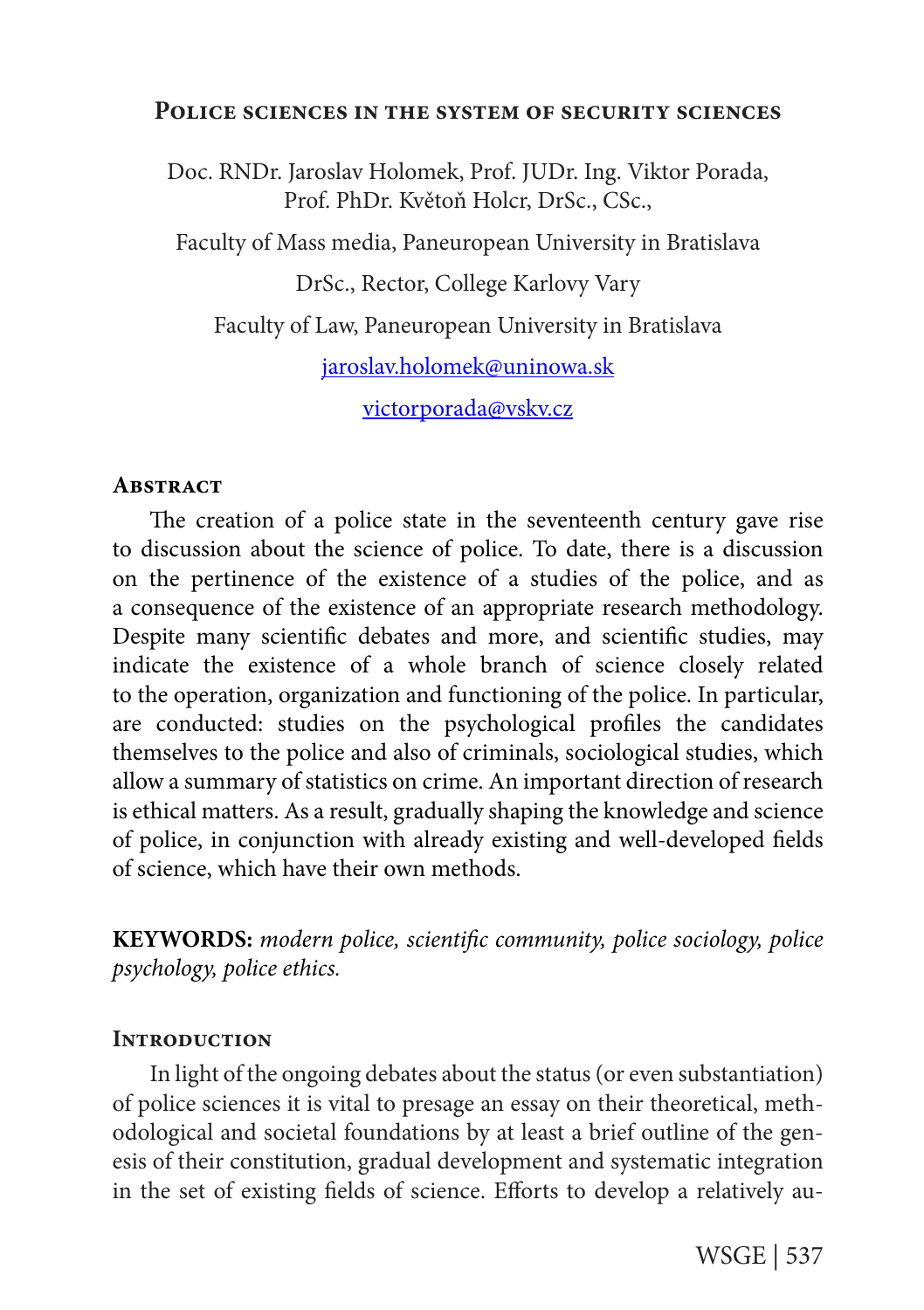tonomous police (or police-security) science have been exerted in the past in various degrees of intensity but to date there has been no satisfactory outcome. To put it more precisely, despite voluminous and well-grounded scientific efforts this field has yet to achieve the status of a fully fledged science which would fully satisfy the ever more demanding requirements of the police.

This is not to say, though, that police-scientific cognition, accumulated and rendered systematic over a considerable period of time, does not meet even the elementary conditions of a scientific field or fulfil its basic requirements on an adequate level.

Debates around the proposed name of this up and coming scientific formation could not do without the confrontation of various rational models each of which had its justification (albeit often tendentious) as well as soft spots, and they failed to address the latest findings in the realm pf police-scientific cognition. This polemic was ultimately narrowed to the following models that one encounters today:

- a) police-security science
- b) police science (singular)
- c)police sciences (plural).

The chief objection against the **first model** is that if the modern police and their activities are perceived as a "public service" then the term policesecurity science (or sciences) would unduly narrow its (their) contents to the realm of security activities alone and failed to express other, nonsecurity activities carried out by the police now and in future. The "public service" aspect has been a feature of policing even in the absence of binding norms (advisory, informative, preventative, etc.). Hence we do not draw a parallel between the policing structures and activities performed by the police over and above their duties and obligations.

The chief reservation against the **second model** is based upon the objectively heterogeneous structure of the police as an institution and also on the unprecedented variety of police activities. Attempts to systematically integrate them in a single object (and subject matter) within a single field of science have led to insurmountable problems. After all, the object of study determines the nature of methods applied and thus also its methodology . The latter would have to be trans-disciplinary and unite all the methods and principles of natural, technical, liberal, sociological and other sciences, which would aggravate, rather than alleviate, the solution of problems.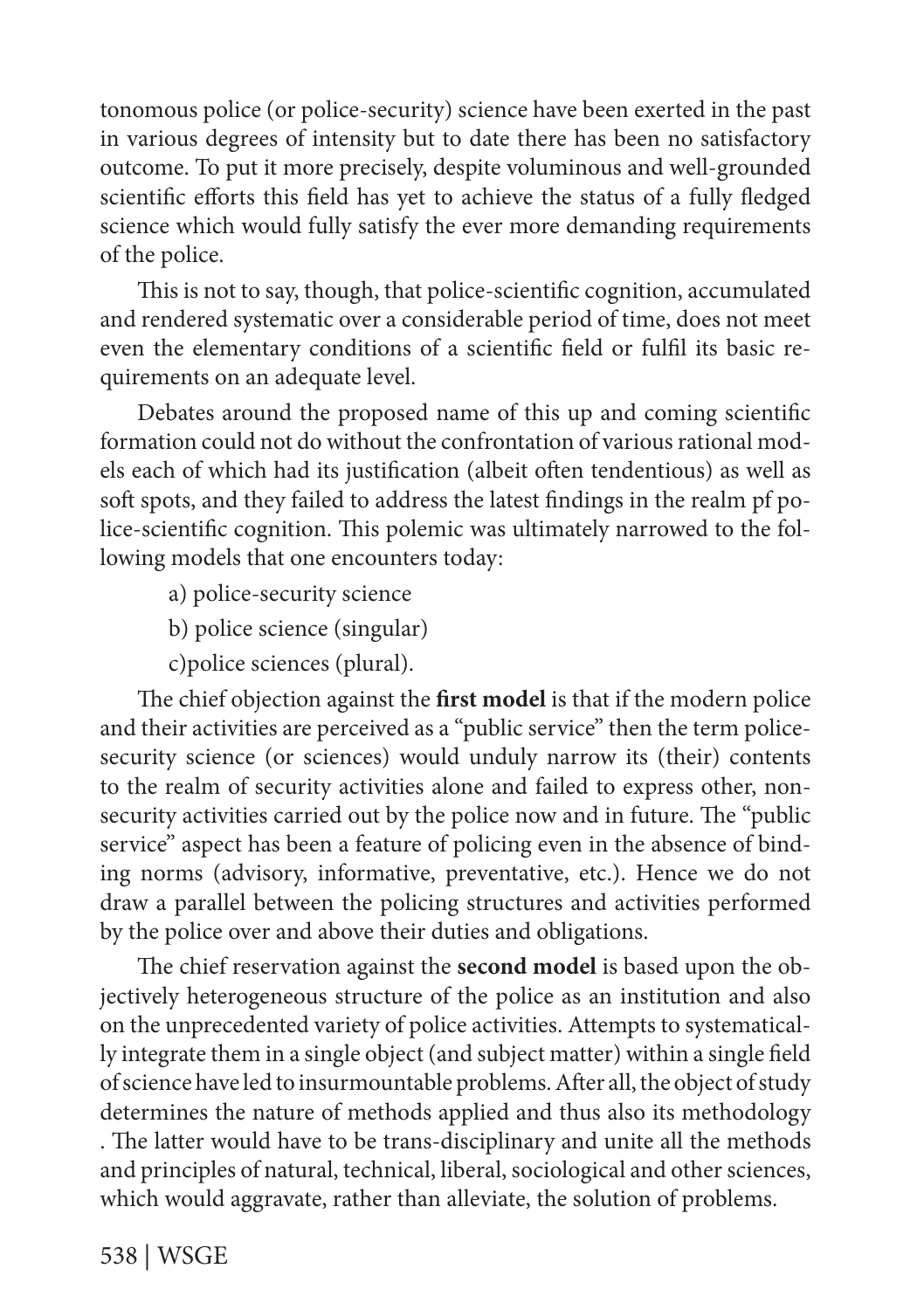For the reasons stated above (and to be stated further) we shall prefer the **third model** characterized by the plurality of police sciences but systematically integrated within a single scientific form which we have come to call the "system of police-scientific cognition".

### **1. System of police-scientific cognition**

The system of police-scientific cognition is a form of science that integrates police-scientific disciplines and their elements, police-scientific research streams, scientific and practical police institutions, police science communities, communication channels and other phenomena of the police science. We shall further investigate the nature, content, structure and functions of this system from the following angles:

1) Genetic considerations (that underscore mainly the process aspects of the origin and development of police scientific cognition),

2) Structural considerations (which underscore its structural elements and their mutual relationships),

3) Functional considerations (that describe the proactive facets of scientific police cognition and its basic components).

#### **1. Genetic considerations of scientific police cognition**

From the genetic viewpoint, scientific police cognition has two levels. They are not merely a timeline but differ above all in the choice of object, subject as well as the character of the outcomes of cognition, operating language, and level of institutionalization (see Fig. 1).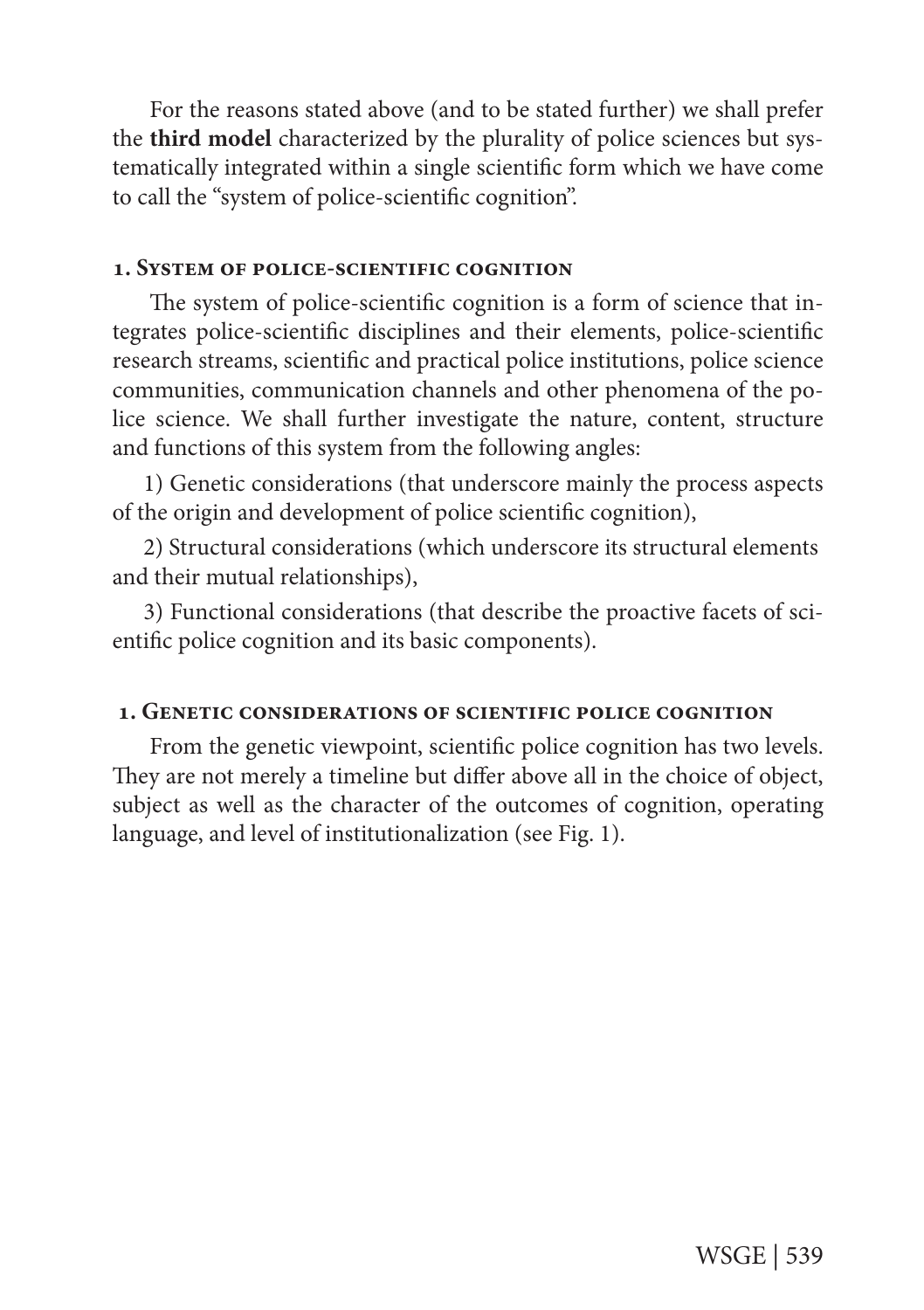**Fig. 1**

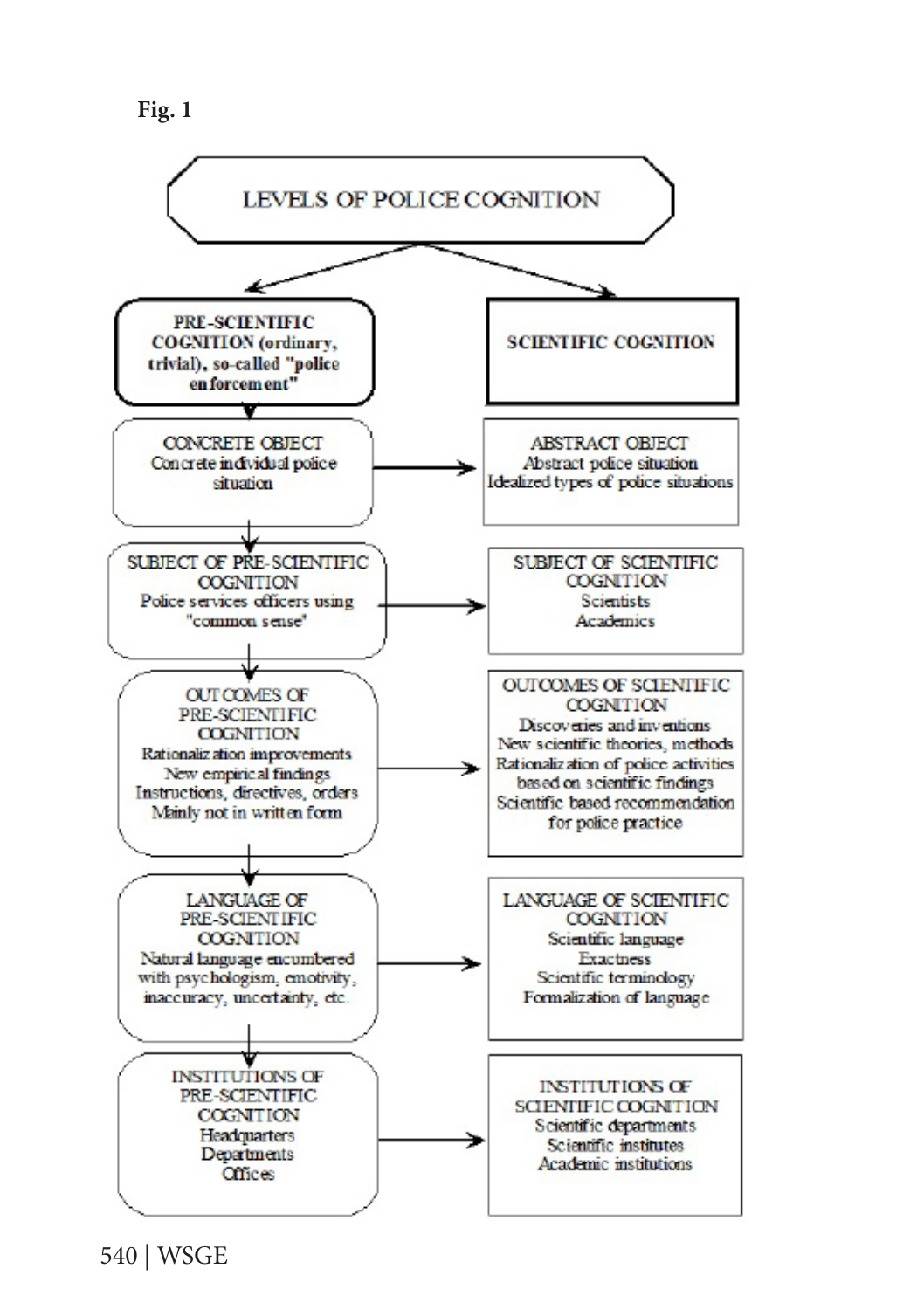The two levels of police cognition are bound to exist together while there will be the tendency to enhance the scientific-cognition level at the expense of the pre-scientific plane. **The enhancement of the scientific plane of scientific police cognition requires the equal development of:**

- 1) Scientific problems of the police sciences
- 2) Scientific community of the police sciences policejních věd.
- 3) Institutionalization of the police sciences.

**The scientific problems** of the police sciences encompass the systematic arrangement of their object, principles, laws and categories but also their system of methodology and methods. **In other words this requires the development of the focus and scope of the police sciences through the development of their paradigms.** A deeper analysis of this issue will be provided in another context.

**Scientific community** was introduced as a term by Th. Kuhn and denotes a team of scientists united by a certain paradigm. The scientific community of the police sciences is the author of a commonly shared paradigm, its carrier, verifier and ultimately also the chief arbiter of its duration in time. This particular element of the police sciences takes the following forms:

active communication within the scientific community at international conferences and seminars

- scientific education
- international science and research task teams
- academic training of police personnel
- improving, requalification, innovation and other courses.

**Institutionalization** of the police sciences **ensures their functioning and development from both the societal and organizational angle.**  The following institutions are especially instrumental in the functioning and advancement of the police sciences:

- educational institutions
- scientific and research institutions
- scientific societies
- publishers and editors of police science books and periodicals
- organizers, administrators, coordinators etc.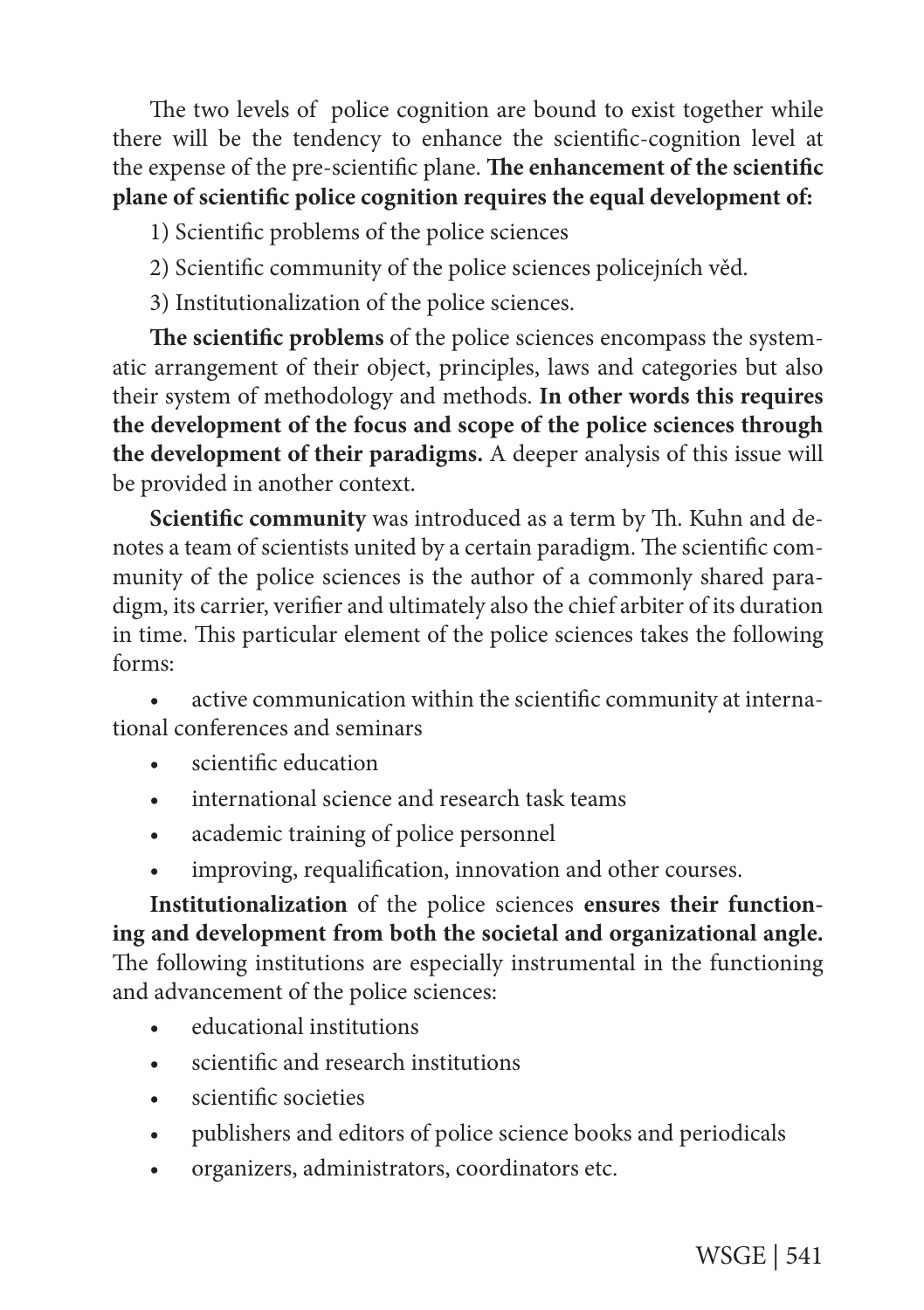#### **2. Structural angles of scientific police cognition**

From the vantage point of structure, the following scientific-field groups enter into the system of scientific police cognition as shown in Fig. 2:

**Fig. 2**

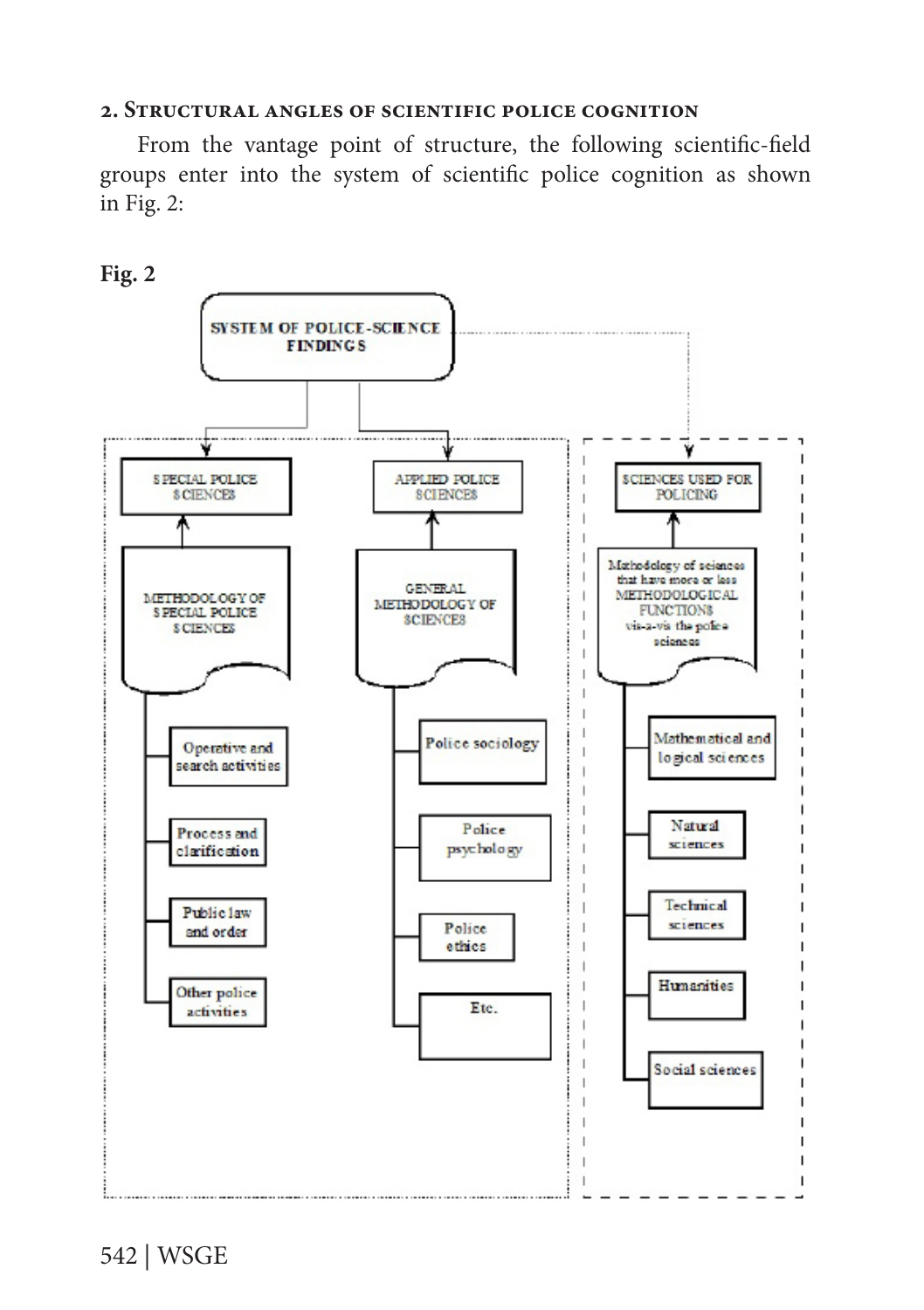The first group consists of **special police sciences** with special object and subject matter of research. **These sciences cannot be sourced by any of the established and generally recognized scientific fields and can only marginally draw empirical findings from other fields of human endeavour.** H. Steinert amply captures their character by saying that this field cannot be simply constructed by piecing together bits and pieces of existing fields. **The object of research within this group of police sciences involves chiefly the following structural elements: human resources, police technical systems and resources, types and forms of police activities, training of police officers, police management, etc.**

In context it is possible to single out the following elementary research areas and streams of the police science:

general theory of police sciences the mission of which is to study fundamental, theoretical and special methodological problems facing the police and their activities

theory of teaching (and training) police officers the mission of which is to outline and justify tasks, principles, forms and methods of staff preparation

- **legal sciences** pertaining to policing
- special technical systems and means used by the police

**theory of organization and management** of police services and policing

history of the police, police services and policing.

Although not all the above-mentioned structural elements of the special group of police sciences yet possess precisely outlined subject matters of research with clear demarcation lines and lack the status of advanced fields of science, they nonetheless yield scientifically valuable artefacts in their capacity of fully fledged streams of scientific police research. Hence they offer correct foundations for the up-and-coming police scientific fields aspiring to relative autonomy within the realm of scientific police cognition.

A satisfactory definition of the subject matter of research in the police sciences is currently the most difficult theoretical and practical problem of the process of their constitution and advancement. Even though specific definition is one of the meritorious criteria for recognizing the status of science, the requirements for its exactness should not hypertrophy. Why, the subject matter of science can change in the course of history, become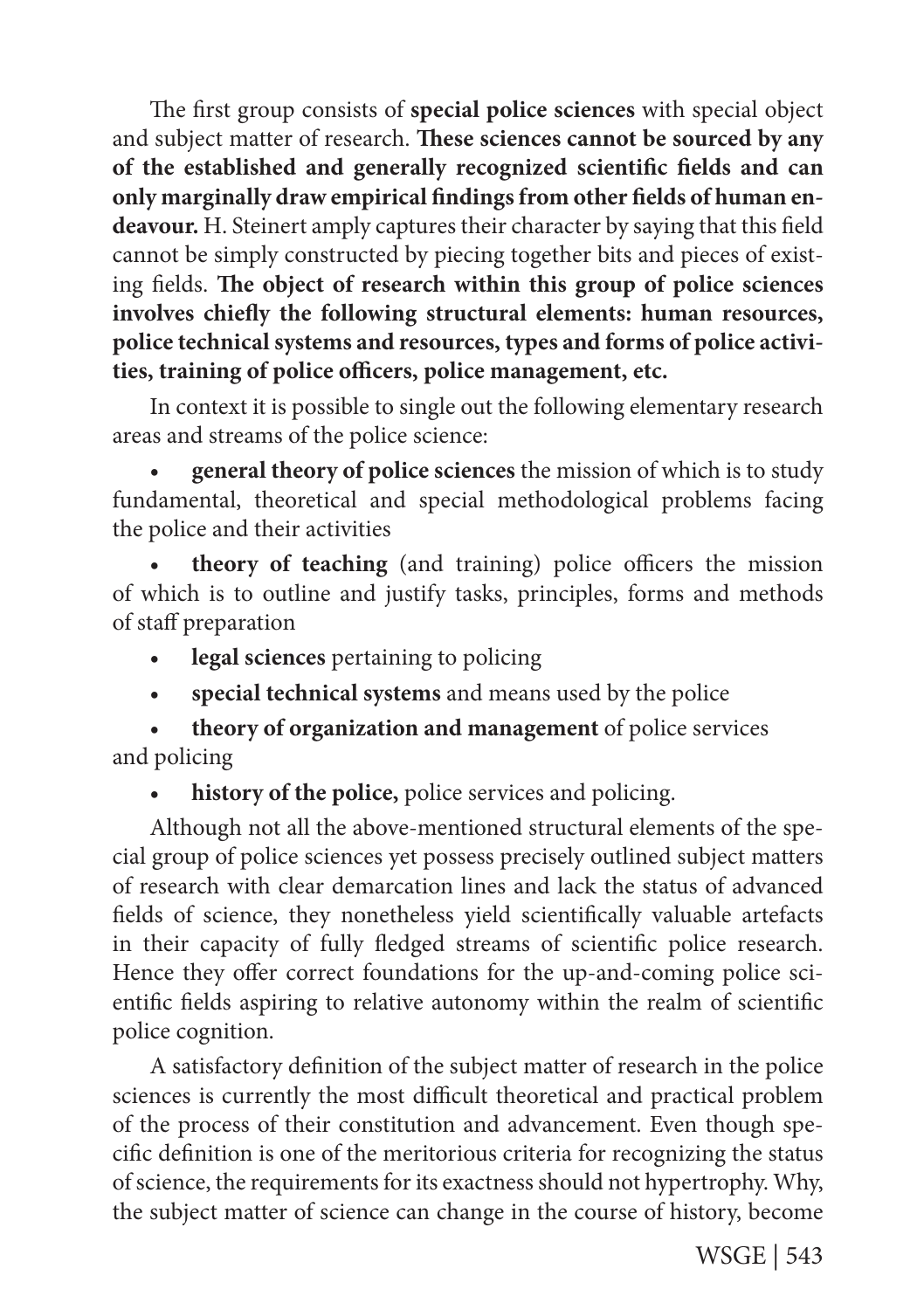narrower or wider, and take into consideration the object circumstances which previously were not the subject matter of research. We rather believe that excessive efforts to precisely outline the subject matter of science may pay lip service to tradition and may not be that much important. Our views on the subject matter of police sciences therefore do not accentuate its strict definition but are more likely geared towards the most probable future course of police research. This effort could be informed by a correct definition of the object of police sciences, its parts, properties, facet and relationships that will—as their subject matters—be selected and consecutively integrated in relatively autonomous fields of science.

Special subject matters of the police sciences will run diagonally across various views on their shared object.

This simplified scheme that describes the relationships between the object and subject matter of the police sciences is actually a demanding and time-consuming process from both the material and methodological points of view. We shall therefore simplify this (otherwise complex) problem and shall consider the object of the police sciences as the police as an institution and organization together with its activities geared on maintenance of public law and order and protection of security of both the citizens and society as a whole. For the reasons stated above we will not go into the details as to which specific aspects of this object will be investigated by the police sciences.

However, the subject matter of the police sciences will inevitably include (in a decisive measure) policing (which may be sternly defined but which at the same time is unusually heterogeneous and demanding in terms of creativity). However, the policing limits set by the legal order do not rule out (but actually they invite) the creative spirit without which the efficiency of police work would not stand the test of justified expectations of the citizens and society as a whole. It shows that traditional police procedures (based on traditional algorithms which are often too schematic or little creative) were acquired solely in an empirical manner and are fast losing their effectiveness. Thus, crime is growing ever more intellectual; its perpetrators swiftly react to ever more dynamic changes in the crucial spheres of social life and make use of (actually misuse) the latest achievements of science and technology.

If we want to take the police sciences as sciences geared towards the research of specific police activities (or rather the "optimization" of these activities) then we choose a corresponding type of methodology. The object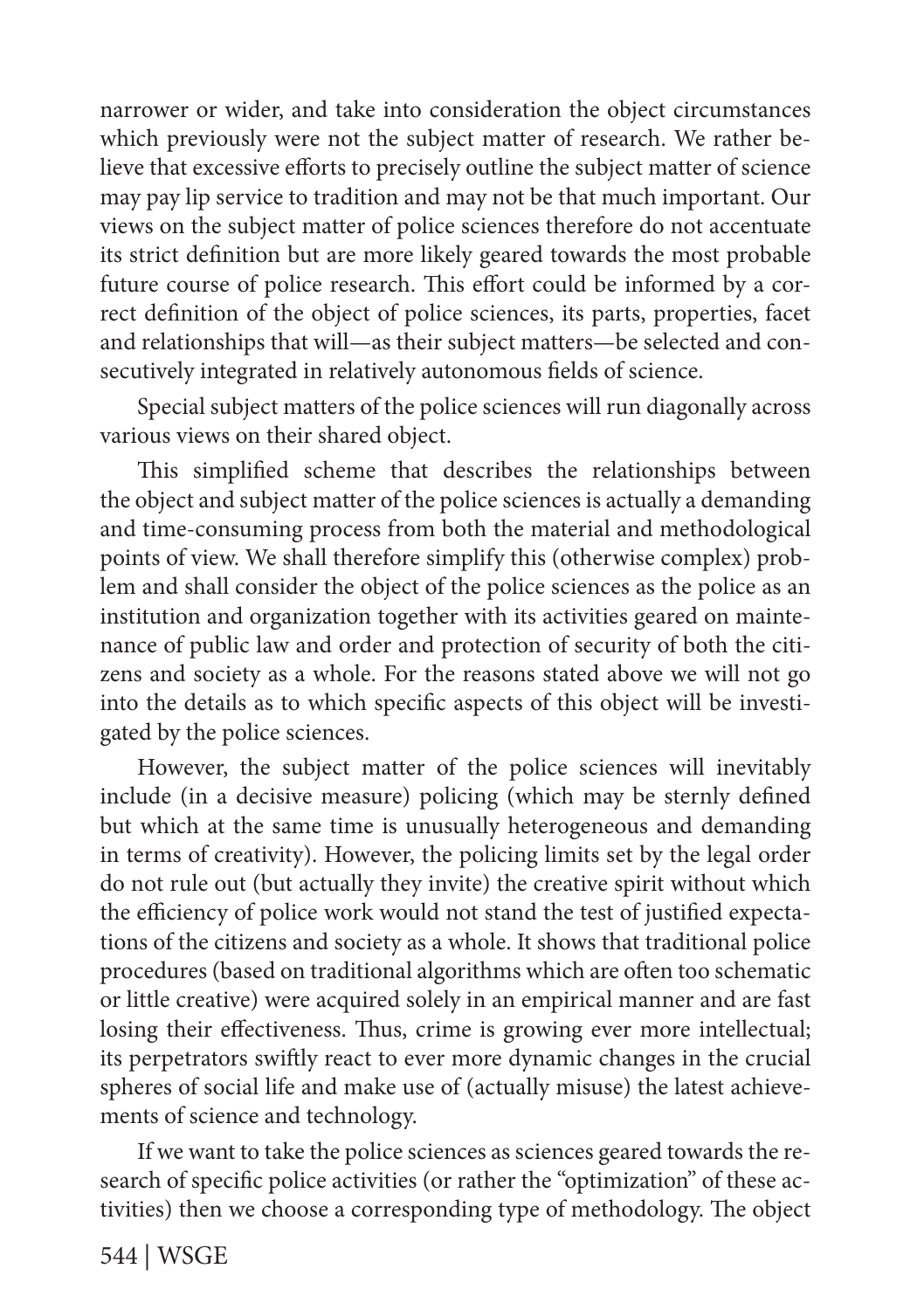of study determines the character of methods that provide adequate tools for this research.

# **3. Functional aspects of scientific police cognition**

From the viewpoint of functions (and objectives) of scientific research there exist two groups:

- theoretical sciences (pure or fundamental sciences)
- practical sciences (also referred to as sciences about projection or technologies)

The difference between theoretical and practical sciences is shown in the following Table 1.

| . .<br>. .<br>۰.<br>۰.<br>۰, |  |
|------------------------------|--|
|------------------------------|--|

| <b>SCIENCES</b>    |                                                                  | FINAL GOAL                     | <b>CRITERION</b>              | <b>VALUE</b>     | ANSWER TO                                   |
|--------------------|------------------------------------------------------------------|--------------------------------|-------------------------------|------------------|---------------------------------------------|
| <b>THEORETICAL</b> | - or pure sciences Explaining facts<br>- fundamental<br>sciences |                                | Em pirically<br>verifiability | Truth<br>Untruth | What is it?<br>Why is it?                   |
| <b>PRACTICAL</b>   | -or sciences on<br>projection<br>- technologies of<br>action     | Projecting<br>efficient action | Achieving "the<br>best state" | Right<br>Wrong   | What should be<br>and how to<br>effectively |

It follows from the needs of the police and policing practice that the police sciences will be constituted and developed as practical sciences, as sciences about the projection of police activities and as the technologies of these activities. Analogously, Steinert refers to the prospects and research at the Security Academy of the Austrian Federal Ministry of the Interior. He discusses an academic subject that would blend doctrine with research. Such teaching subject should be a doctrine (science) about police activities, a scientific field that would proceed from existing findings about the activity of the police and systemize, develop and critically verify these findings.

The basic goal of theoretical sciences is **explanation** while the objective of the practical sciences is **projection**. One sometimes hears about projection sciences in this context. This is one of the characteristic features of singling out practical sciences within the framework of science classification.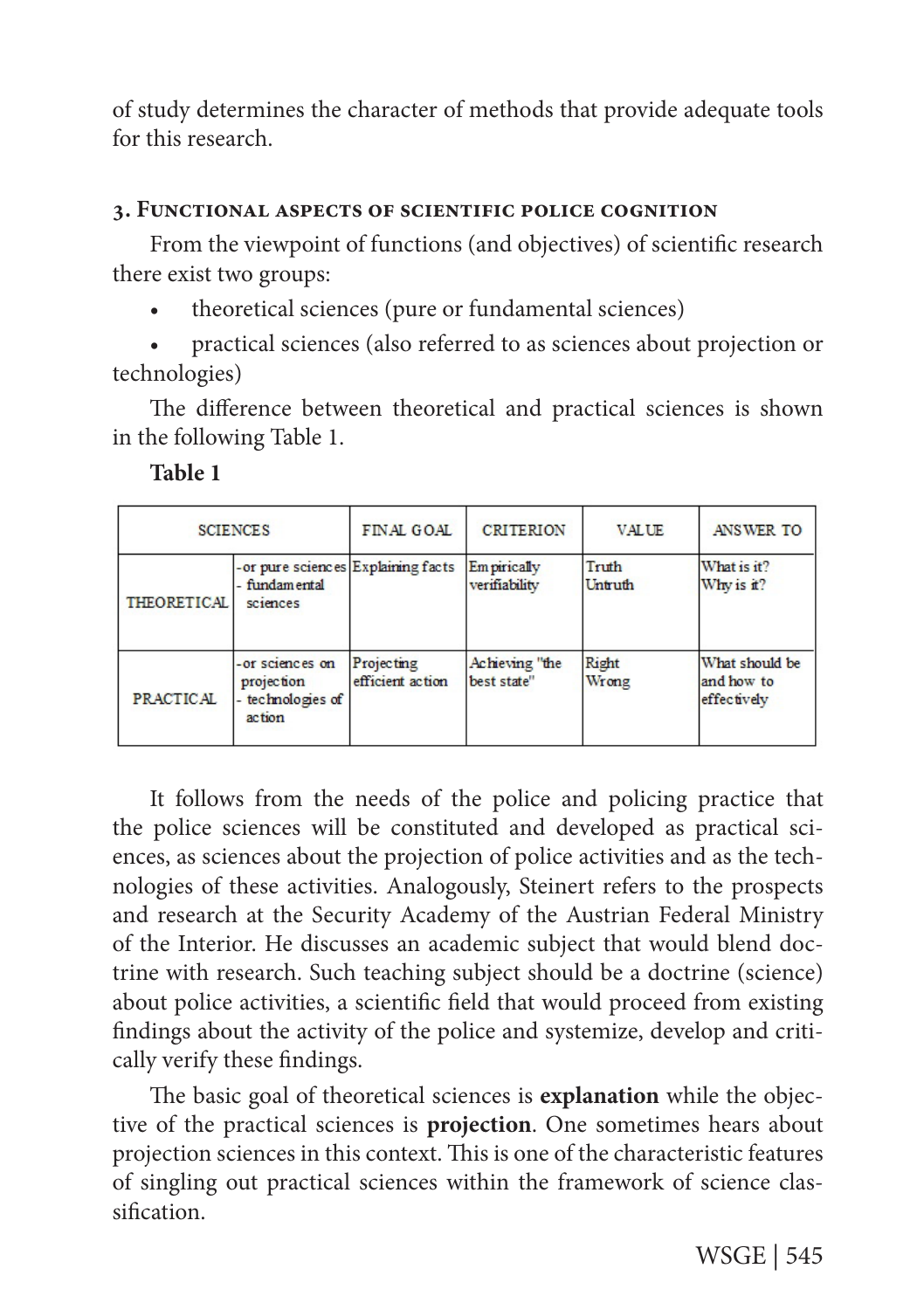The very term: projection is the subject of various approaches. The explication of this term receives special attention in the methodology of projection and/or various methodological concepts related to practical sciences as presented by T. Kotarbiński (in the realm of his praxiology or general theory of effective action), M. Bunge, H. A. Simon, R. L. Ackoff, R. Mattesich, A. Podgórecki, W. Gasparski and other authors. One meaning of projection is in its function of meta-action aimed at the preparation of any activities.

To avoid misunderstanding it is necessary to answer the question whether practical sciences formulate theories. We act on the assumption that the dichotomy of discerning between theoretical and practical sciences sometimes makes one believe that practical sciences do not formulate any theories. But as shown by methodological analyses, all sciences are theoretical in the end and their postulates are burdened by theory. It goes without saying that practical sciences have a specific character and a specific structure of their postulates. This sets apart practical-science theories from those formulated in theoretical (pure, fundamental) sciences. For the sake of illustration let us point out in this context one of the possible solutions of the problem of practical-science idiosyncrasies in view of the theories they formulate as presented by L. Nowak. The role of practical disciplines in society is to set the optimal ways of asserting the values of the given society.

Idealized theory per se is a system of the following claims: (1) idealizing claims Zn, (2) concretization of these claims Zj and (3) the approximation of the claims obtained through concretization Zn, Zj, by gradually eliminating idealizing assumptions and studying the impact of these factors on the quantity under examination V. Concretization of an idealized theory creates the prerequisite of the construction of optimizing theories.

Simply said, practical minds use certain idealized theories. They gradually render them more concrete in order to glean empirically verifiable theories. Concretized theories yield optimizing theories that enable the practical minds to construct a certain realistic model; i.e. there arises the necessity of using the language of the given activity to define the action that needs be taken in order to achieve the final effect. This means that action should lead to an effect that is perceived as a recognized and desirable value in the given society. The realistic model will subsequently be subjected to verification to find out whether it represents—with enough approximation—the optimally (or indeed efficiently) effective solutions,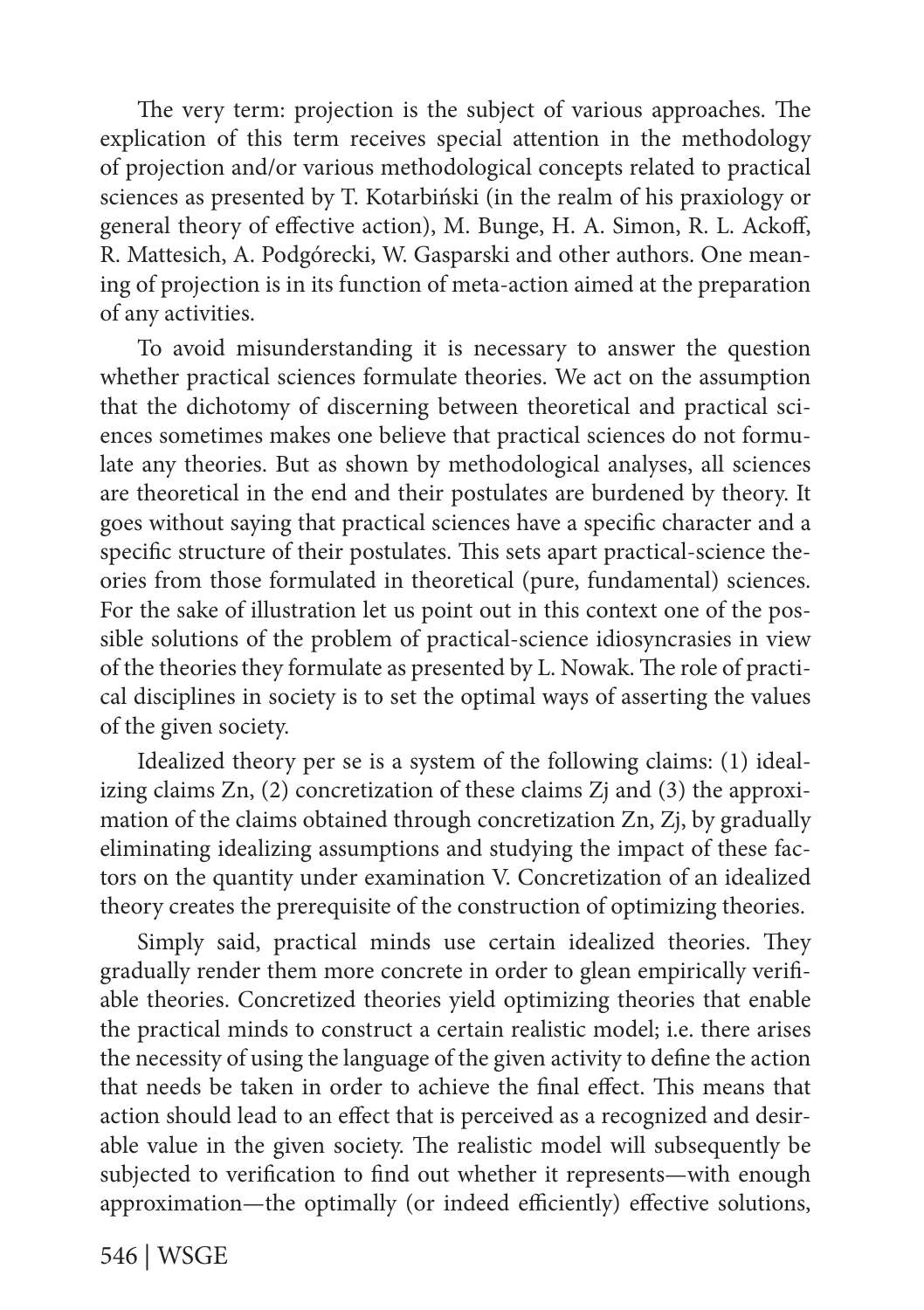that is whether it meets the efficiency criterion that need not be fully met in certain conditions.

In our opinion, the police sciences whose action is geared towards achieving efficient results (effective action in order to achieve pertinent goals, e.g. to detect criminal activities, secure the protection of property, etc.), should apply the following cycle of cognition: (idealizing theories – rendering them concrete – formulation of optimizing theories – building a realistic model – verification of the realistic model). This is the cycle of **intended activity** (an activity that should be effective) and of activities realized according to the given model (see Fig. 3).

# **Fig. 3**



The philosophical sources of the sciences of action (practical sciences, sciences about projecting human action and its technologies) are ever increasingly becoming the focus of a relatively broadly based research.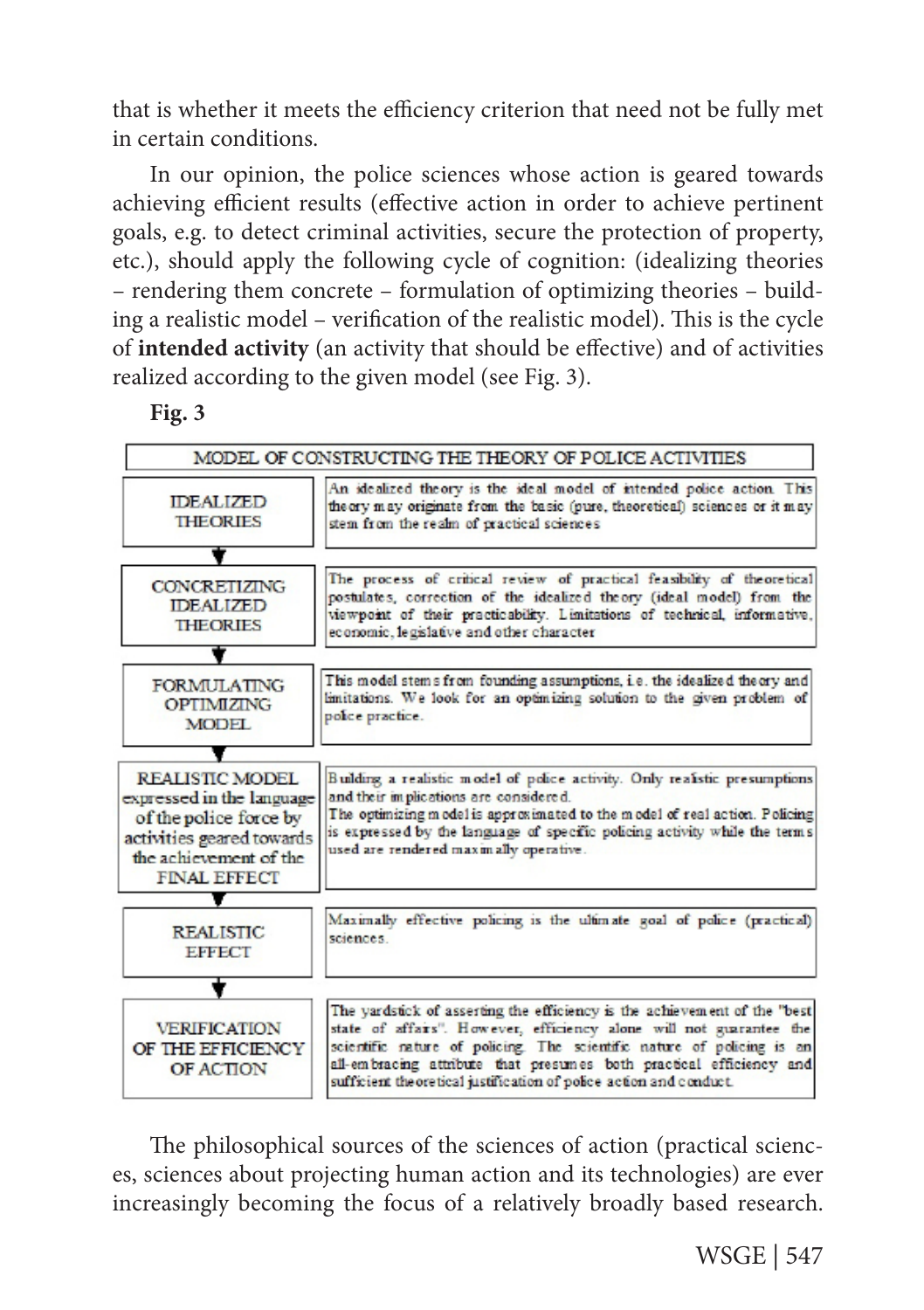Attention is focused primarily on the analysis of action, its preparation, and both the methods of implementation and the outcomes of such action. Due attention is paid also to the various streams and approaches to miscellaneous concepts of the methodology of practical sciences . A representative status is rightfully enjoyed by the methodological concepts of practical sciences evolved by H.A. Simon (sciences of the artificial), M. Bunge (philosophy of technology), L. Nowak (methodology of practical sciences) and W. Gasparski (programme of the methodology of projection).

The concept of practical-science specifics based upon idealized laws as a prerequisite of the construction of optimizing theories certainly is not the only concept that exists. Anyway, it may not be universally recognized, either, as the concept of idealized laws is the subject of lively and sometimes even harsh polemic in the methodological literature. Other cognitive cycles could be utilized that have been analyzed and described in the various concepts of practical-science methodology. Which of them will be used for the further advance of police sciences depends largely on a number of aspects applied during the process of selection. No doubt this will lead to special analytical efforts in the near future.

Police sciences labelled as practical sciences are in fact sciences about the scientific rules of policing. The central problem of police sciences as practical sciences lies in the optimization of police activities of which scientific rules are an important component. When using the term: scientific one usually means:

• Its **theoretical justification** (i.e. the rule holds true only within the realm from which it was empirically derived. The contents of a rule are a generalization applicable to a wider context of that same activity. Its functionality alone will not do and it is necessary to sufficiently justify the inevitability of its being functional),

Its derivation from a scientific law or principle (i.e. a scientific rule is scientific only if and when its contents correspond to a scientific law or principle),

• Its **practical efficiency** (i.e. its use in police practice yields the best results),

• Its coherency with the other rules of one and the same activity (i.e. the rules are not in mutual contradiction and the contents of one rule must not devalue or weaken the effect of another rule. What was said becomes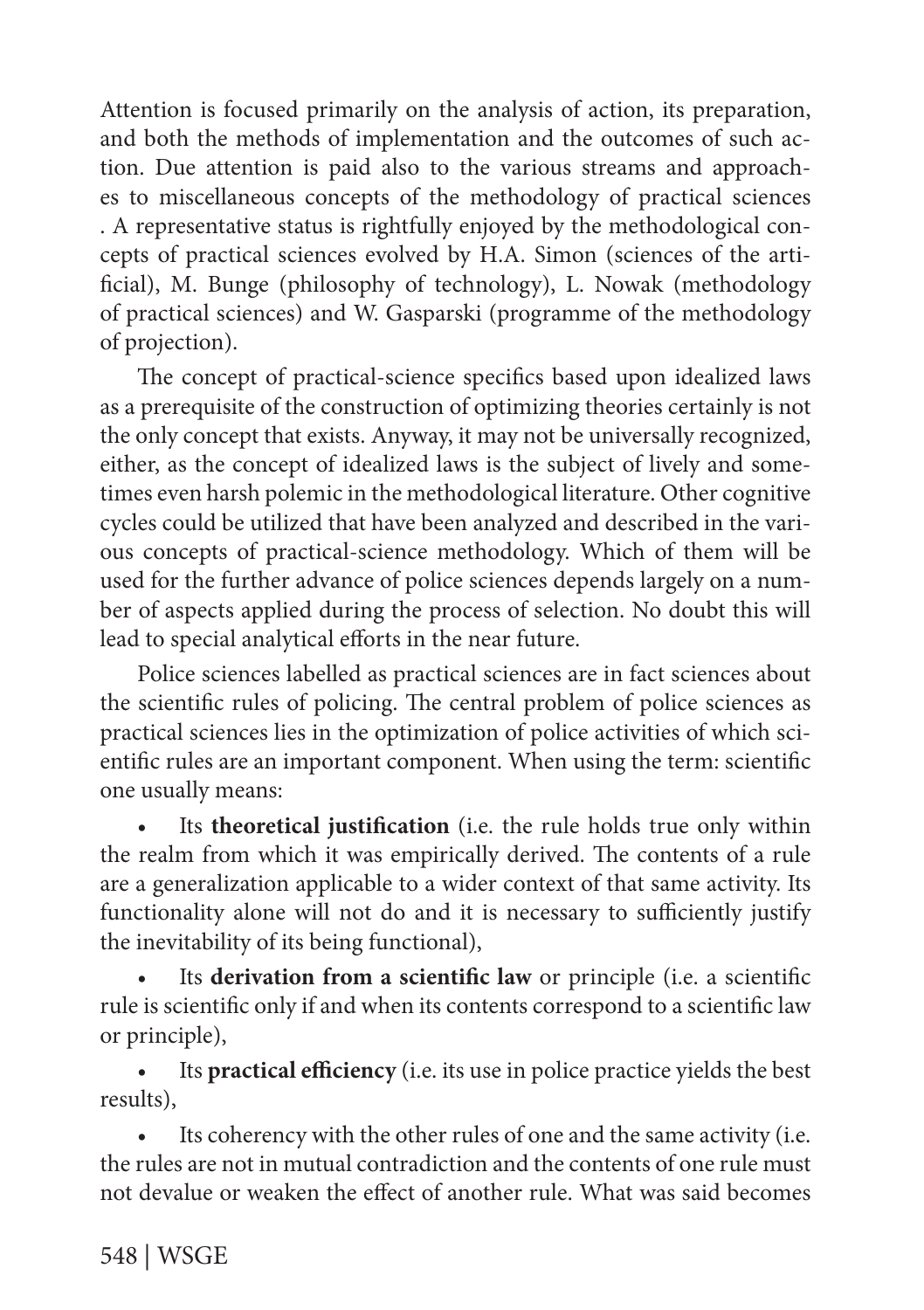a topical issue provided that there are systematic rules governing various policing activities and corresponding fields of science).

A rule as such is approached as a prospective algorithm of performing a finite number of steps towards achieving a goal. The insistence that a rule be sufficiently justified theoretically and practically effective at the same time ought to serve to eliminate two potential extremes: a rule is sufficiently justified theoretically but for various reason is practically unusable and unfeasible at the moment; a rule is practically effective but only on an ad hoc basis, at random, and cannot be generally applied to the sphere of endeavour (see Fig. 4).



A RULE IS SCIENTIFIC IF IT IS SUFFICIENTLY JUSTIFIED AND EFFICIENT



PRACTICAL POLICE ACTIVITIES

Systematically ordered scientific rules are the fundamental structural elements of police methods (methods of special police services). The structure and architecture of the methods of police action closely resembles scientific rules. However, it forms a higher plane of scientific police cognition.

Police methods are informed by type-oriented tasks (detection, clarification, public law and order, etc.) and their aim is the optimal fulfilment of a type-oriented task while using scientific rules.

Another group of sciences entering the system of police scientific cognition consists of the **police applications** of theoretical (pure, fundamental) sciences that keep growing in scope and strength. It is actually fair to say that one would have a hard time searching for the science that in principle could not have a police implication. However, applied sciences rank within the theoretical (pure, fundamental) sciences.

From the nature of the applied sciences ensues also the character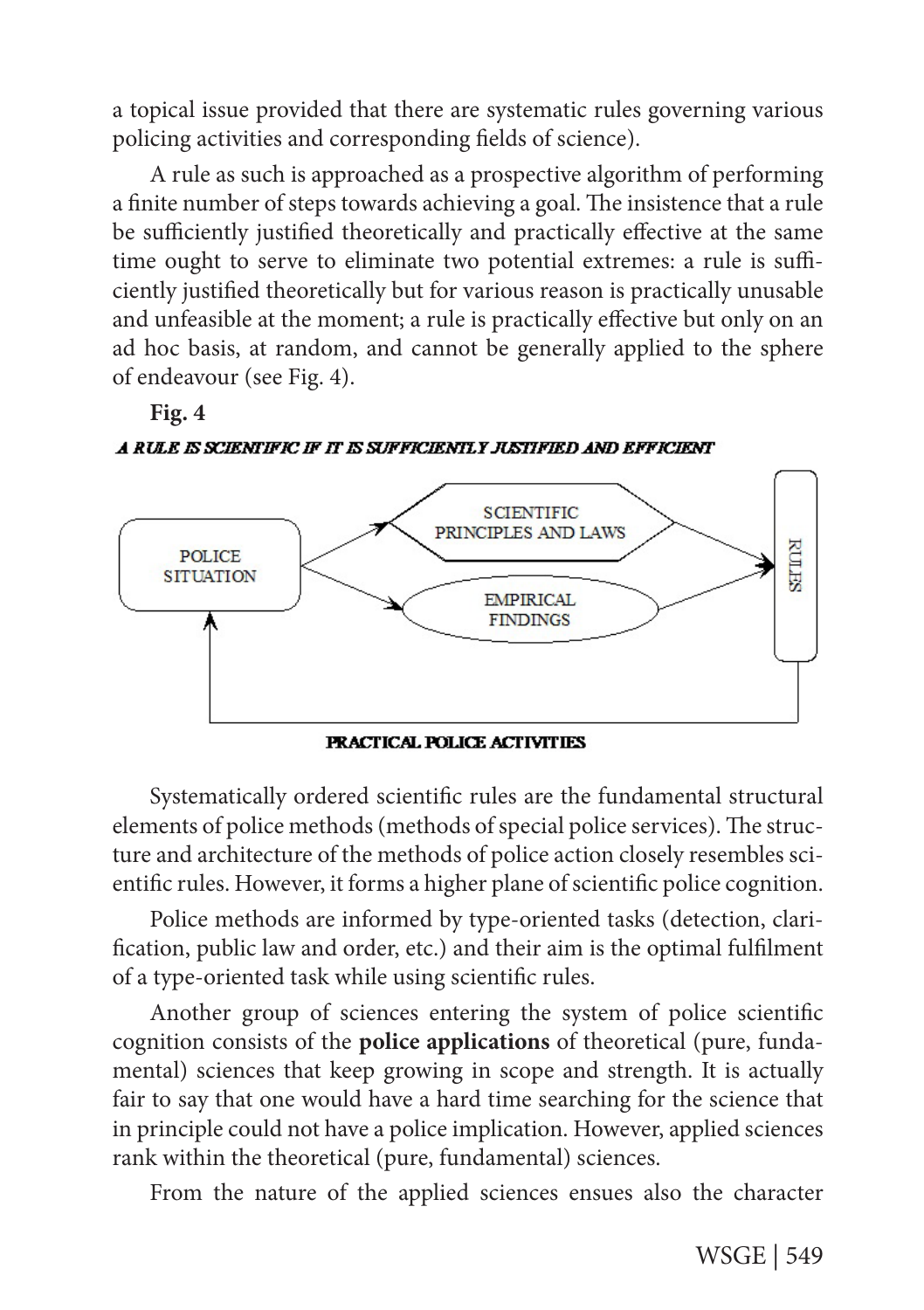of their methodology. Each and every applied science has its own "nonpolice" subject matter of study which, however, acquires certain specifics through the solution of police tasks. The applied police sciences comprise: police management, police sociology, police psychology, police ethics, theory of instruction in special police disciplines, police technical system and means, legal sciences in police activities, etc.

Finally the third group of scientific disciplines that participate (albeit indirectly) in the system of scientific police cognition comprises fundamental sciences in the fields of mathematics and logic; natural science, technologies, liberal arts, social sciences, as well as their numerous combinations. This is the breeding ground for applied police sciences. The scientific fields that fall in the third group of course are neither police sciences nor a general and special methodology thereof but they fulfil smaller or more pronounced methodological functions in relation to them.

The extent and intensity of use of these scientific fields in the work of the police are vastly different and prone to variations. Closest to the applied police sciences are: criminal science, criminology, legal sciences, legal medicine and also ballistics and economic as well as other sciences.

Hence the system of scientific police cognition is relatively comprehensive yet it is at the same time an open, up-and-coming branch of science whose further advancement will require:

More intensive work on creative applications of the methodology of practical sciences as sciences that deal with optimizing police activities,

Extending the range of applied police sciences and enhancing their closer interaction with the police practice,

• Utilization of modern sciences (their theories and methodologies) as the general scientific background in developing the scientific problems of the system of scientific police cognition,

• Cultivation of the scientific community of police sciences through the university preparation and scientific education of police officers,

• Optimizing communication links within the transnational scientific community of police sciences through international seminars, conferences and other theoretical and practical encounters,

Setting up international scientific-research teams to integrate above all the intellectual potentials of the participating countries,

• Gradual development of national and then also transnational po-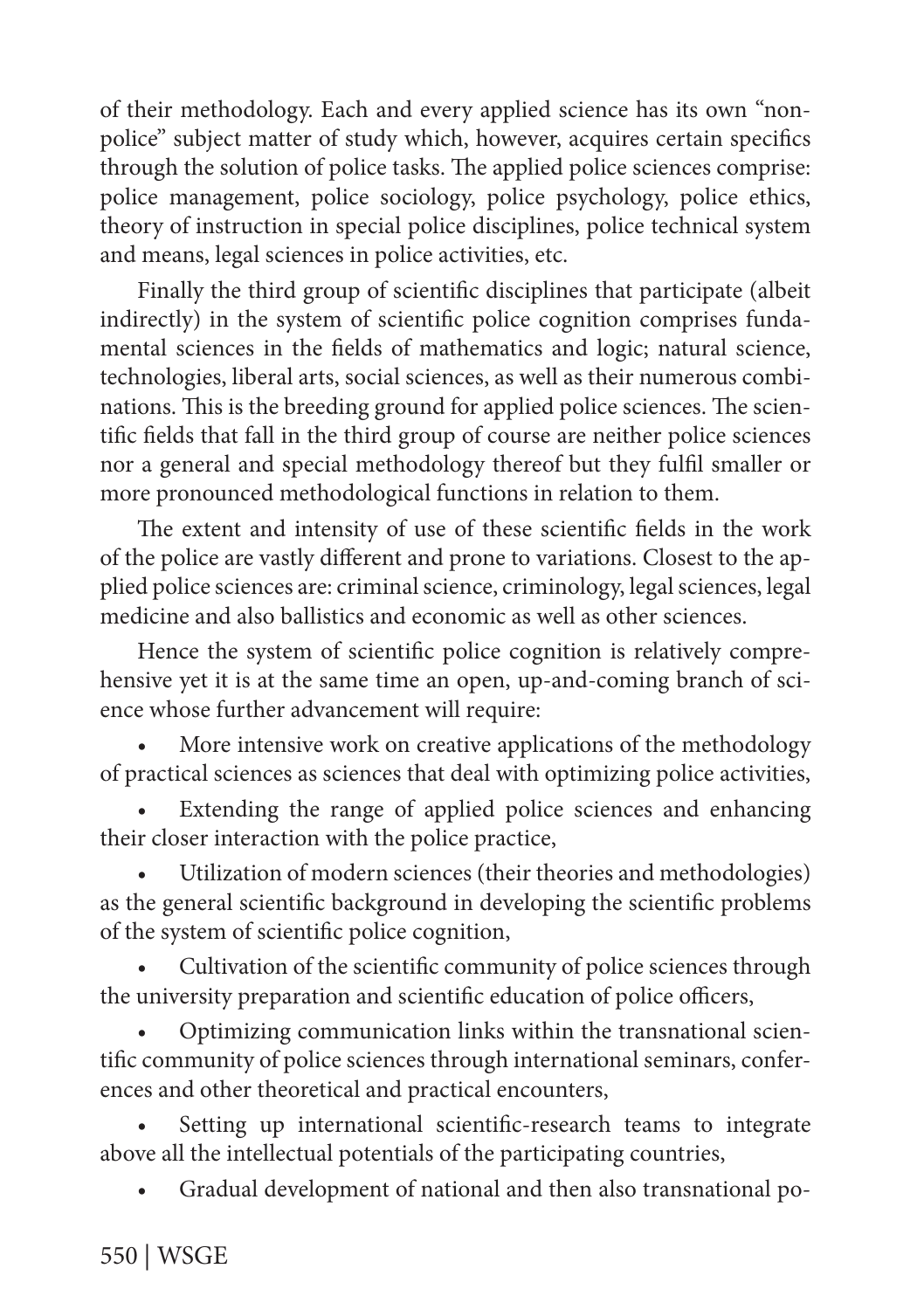lice scientific institutions (with the outlook of constituting European scientific and educational institutions),

• Compiling a multilingual encyclopaedia of police sciences which would systematically coordinate the sources of their advancement and at the same time keep track of the research outcomes of the scientific community,

 $\bullet$  Etc.

The list of urgent tasks facing the scientific community of police sciences will never be complete. Let us therefore quote the types of problems and the ensuing objectives that need or will need to be resolved (see Fig. 5).

**Fig. 5**